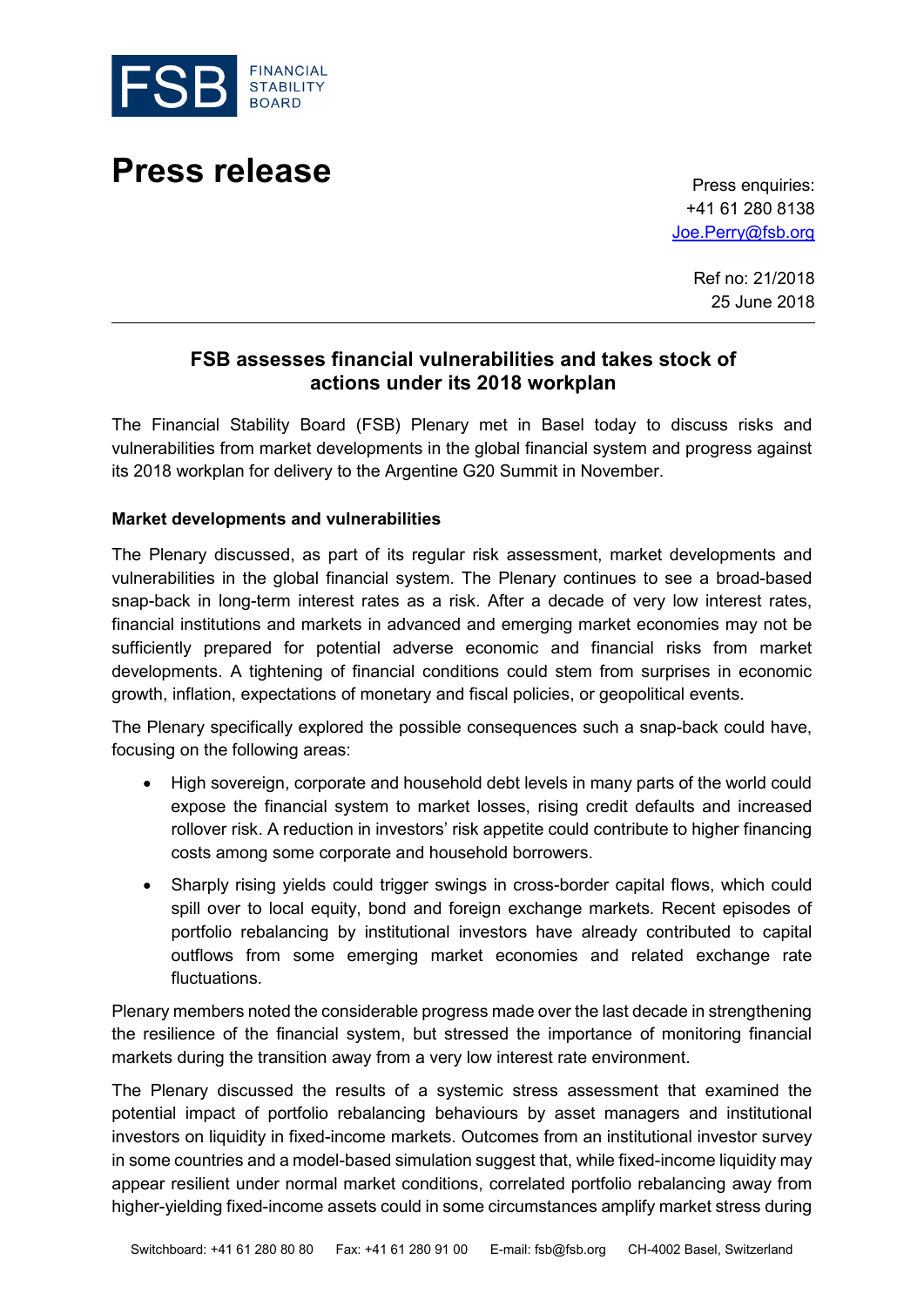a market shock. The work is being conducted as part of the FSB's vulnerabilities work, in order to better understand the potential consequences of market stress.

# **Crypto-assets**

The G20 Finance Ministers and Central Bank Governors asked the FSB to update the G20 at its July meeting on its work and that of the standard-setting bodies (SSBs) together with a report from the Financial Action Task Force. The Plenary discussed progress on crypto-assets deliverables. While the FSB assesses that crypto-assets do not pose a risk to global financial stability at this time, they raise a host of issues around consumer and investor protection, as well as their use to shield illicit activity, money laundering and terrorist financing.

The Plenary agreed on a framework to monitor potential emerging financial stability risks of crypto-assets. Members also received an update on the ongoing work by the Basel Committee on Banking Supervision, Committee on Payments and Market Infrastructures and International Organization of Securities Commissions (IOSCO) on their work on crypto-assets, including monitoring bank exposures, work on applications of the underlying technologies and use in payments, and considering issues stemming from initial coin offerings and crypto-asset exchanges that could impact investor or consumer protection.

The FSB will publish a summary of its work and that of the SSBs on crypto-assets ahead of the July meeting of G20 Finance Ministers and Central Bank Governors.

# **Cyber resilience**

Members discussed the macrofinancial implications of operational and cyber risks and current challenges for supervisors in overseeing cyber risk management in internationally active financial institutions.

The Plenary approved for publication in July a consultation paper on the common cyber lexicon the FSB has developed. The cyber lexicon is intended to support the FSB, SSBs, authorities and private sector participants in addressing cyber security issues and enhancing cyber resilience in the financial sector.

# **Evaluation of the effects of reforms**

The FSB discussed preliminary results from two ongoing evaluations of the effects of reforms: on the financing of infrastructure investment, and on the incentives to centrally clear over-thecounter derivatives. The objective of these evaluations is to assess whether reforms are operating as intended, and to identify and deliver adjustments where appropriate, without compromising on either the original objectives of the reforms or the agreed level of resilience. Public consultations on both evaluations will be issued in the next two months. The final reports will be delivered to the G20 Leaders' Summit and published in November.

Two other evaluations agreed upon by the FSB will be launched in the coming months. These are an evaluation of the effects of reforms on the financing of small and medium-sized enterprises, which will be delivered under the Japanese G20 Presidency; and an evaluation of the effects of policies to address too-big-to-fail, which will be completed in 2020.